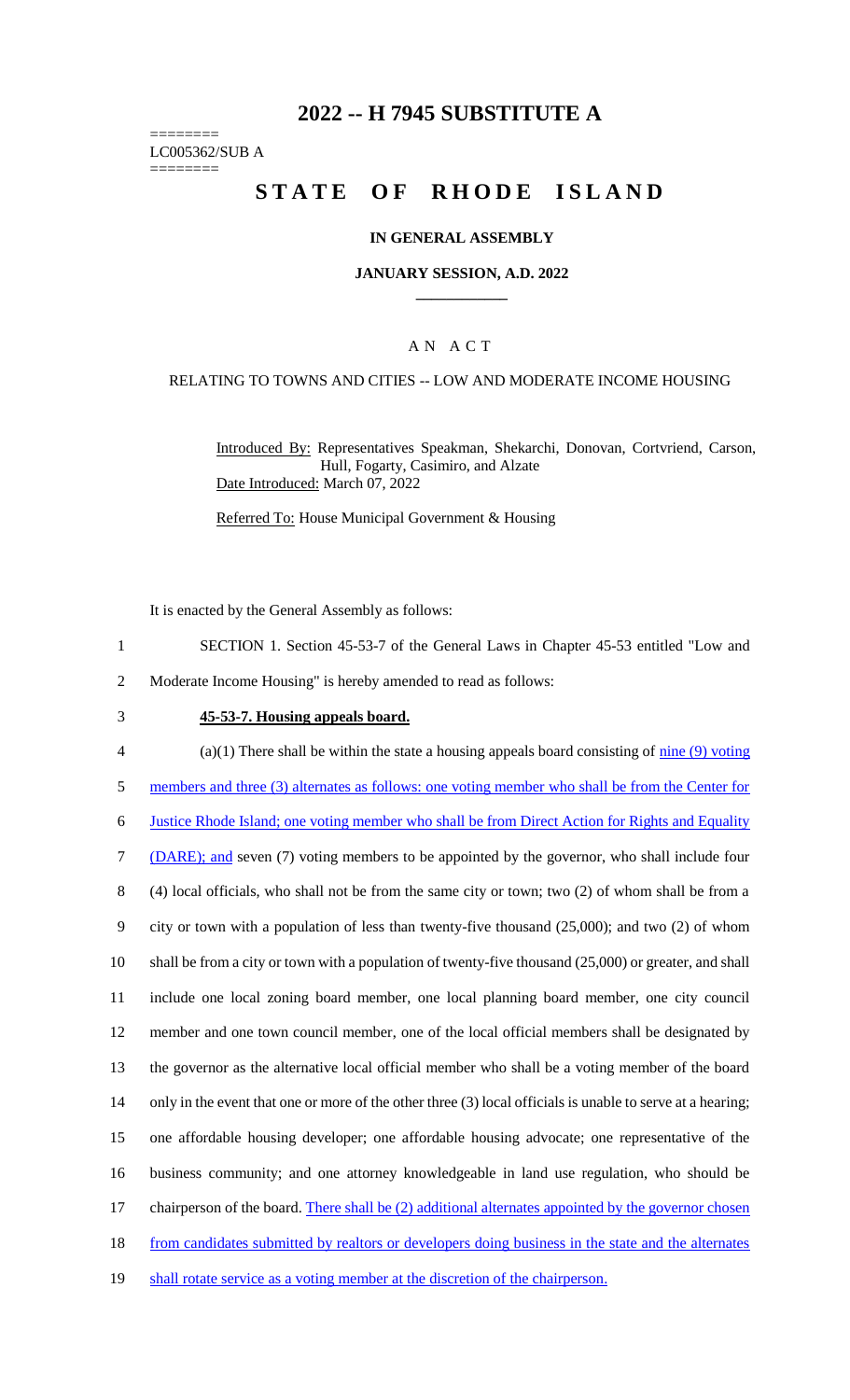- (2) Those members of the board as of July 2, 2004 who were appointed to the board by members of the general assembly shall cease to be members of the board on July 2, 2004, and the governor shall thereupon nominate four (4) new members each of whom shall serve for the balance of the current term of his or her predecessor.
- (3) All other members of the commission as of July 2, 2004 shall continue to serve for the duration of their current terms.
- 

 (4) All gubernatorial appointments made under this section after July 2, 2004 shall be subject to the advice and consent of the senate.

 (b) All appointments are for two (2) year terms; except as otherwise provided in subsection (a)(2) of this section, the terms of members appointed after December 31, 2004, shall be for three (3) years. Each member who is duly appointed or continued in office after January 1, 2005, shall hold office for the term for which the member is appointed and until the member's successor shall have been appointed and qualified, or until the member's earlier death, resignation, or removal. A member shall receive no compensation for his or her services, but shall be reimbursed by the state for all reasonable expenses actually and necessarily incurred in the performance of his or her official duties. The board shall hear all petitions for review filed under § 45-53-5, and shall conduct all hearings in accordance with the rules and regulations established by the chair. Rhode Island housing shall provide space, and clerical and other assistance, as the board may require.

 SECTION 2. Chapter 45-53 of the General Laws entitled "Low and Moderate Income Housing" is hereby amended by adding thereto the following section:

## **45-53-10. Annual status report on appeals.**

 (a) The Rhode Island housing resources commission established pursuant to chapter 128 of title 42 (the "commission") shall maintain accurate records and shall prepare, an annual status 24 report ("status report") on all active cases and appeals pending before the state housing appeals board (the "board"). The status report shall be forwarded to the secretary of housing, the speaker 26 of the house, and the president of the senate. Each report shall also be made available on the commission's website for a period of at least three (3) years, and shall also be deemed to be a public 28 record. The report shall be due on or before March 15 of each year, commencing in the calendar 29 year 2023. (b) The report required by this section shall contain the following information for the 31 twelve (12) month calendar period covered by the report: (1) The total number of appeals pending before the board; (2) The number of appeals for which a decision has been rendered, have been settled by

agreement, or have otherwise been disposed of during the previous calendar year;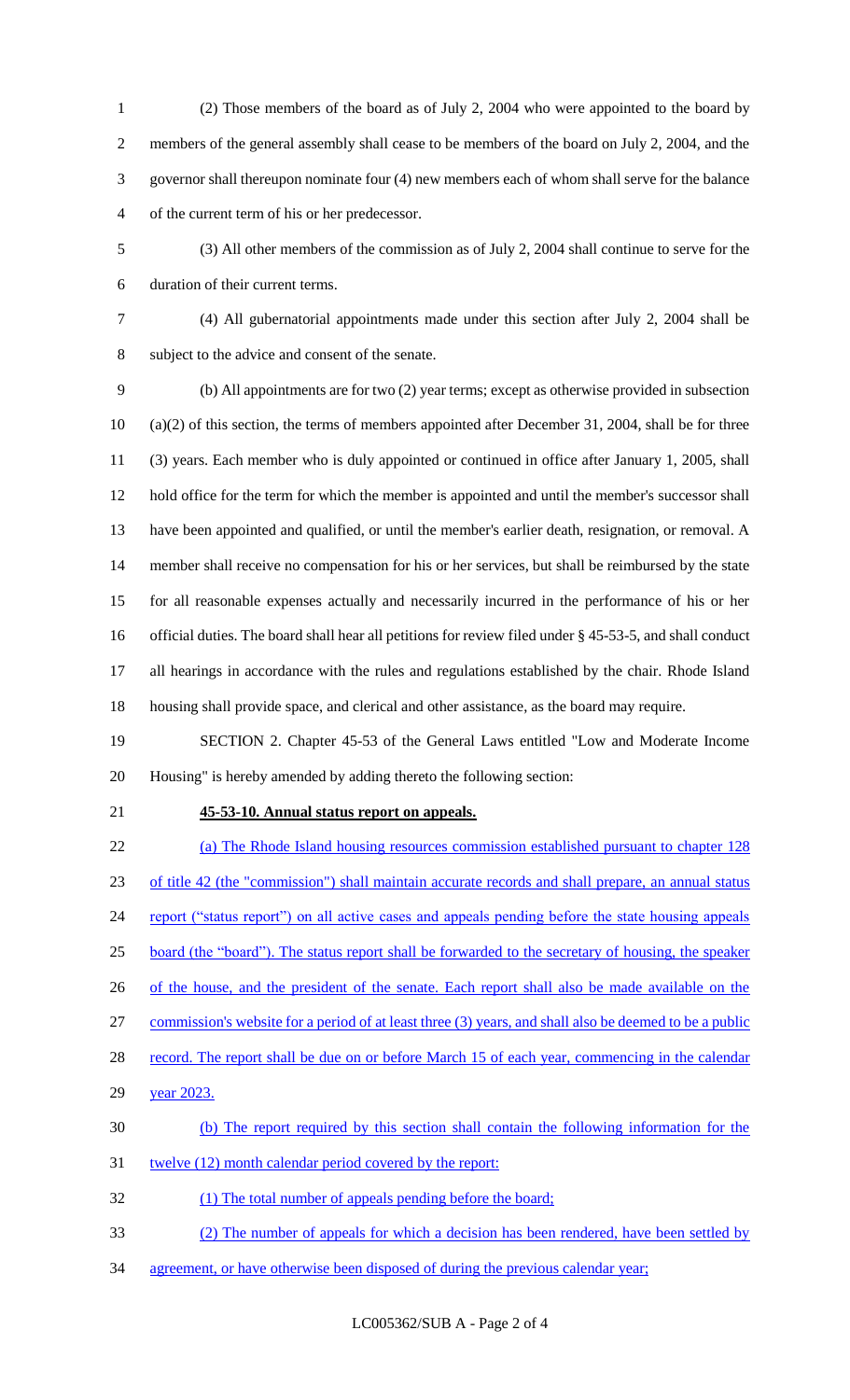- 1 (3) The number of board decisions which were appealed in the previous calendar year and
- 2 the status of those cases; and
- 3 (4) The length of time for the board to decide appeals in the previous calendar year
- 4 aggregated by:
- 5 (i) Appeals decided by the board within six (6) months;
- 6 (ii) Appeals decided by the board within six (6) to nine (9) months; and
- 7 (iii) Appeals decided by the board in more than nine (9) months.
- 8 SECTION 3. This act shall take effect upon passage.

======== LC005362/SUB A  $=$